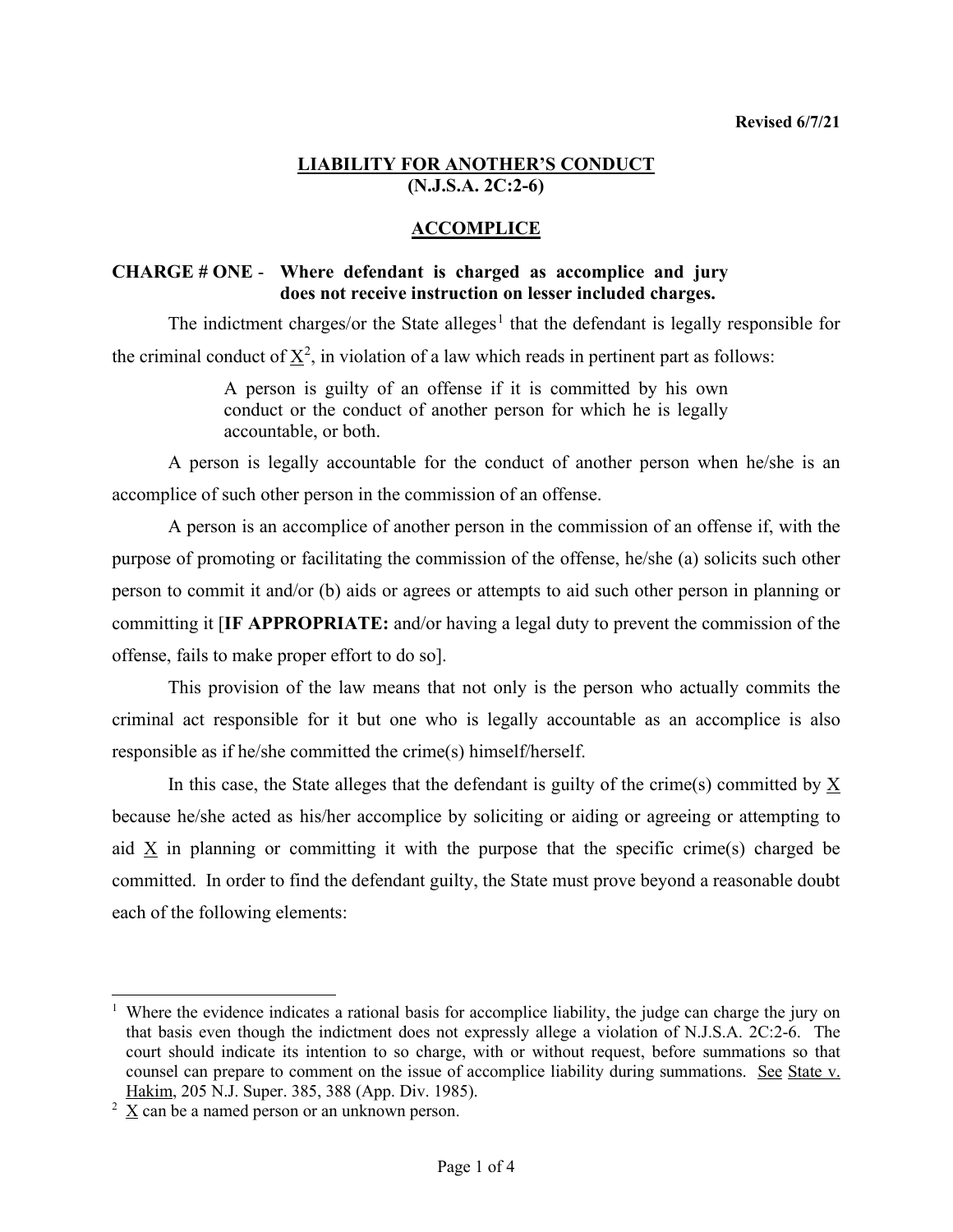#### **LIABILITY FOR ANOTHER'S CONDUCT (N.J.S.A. 2C:2-6) ACCOMPLICE**

- 1. That X committed the crime(s) of \_\_\_\_\_\_\_\_\_\_\_\_\_\_\_\_. I will now explain the elements of this/these offense(s);
- 2. That this defendant solicited him/her to commit it/them and/or did aid or agree or attempt to aid him/her in planning or committing it/them;
- 3. That this defendant's purpose was to promote or facilitate the commission of the offense(s); and
- 4. That this defendant possessed the criminal state of mind that is required to be proved against the person who actually committed the act.

The first element that the State must prove beyond a reasonable doubt is that X committed the crime of \_\_\_\_\_\_\_\_\_\_\_\_\_\_\_\_\_\_\_\_\_. I will now explain the elements of this/these offense(s) [OR: I have already explained the elements of the offenses when I instructed you on the law regarding count(s) of the indictment]

"Solicit" means to strongly urge, suggest, lure or proposition. "Aid" means to assist, support or supplement the efforts of another. "Agrees to aid" means to encourage by promise of assistance or support. "Attempt to aid" means that a person takes substantial steps in a course of conduct designed to or planned to lend support or assistance in the efforts of another to cause the commission of a substantive offense.

If you find that the defendant, with the purpose of promoting or facilitating the commission of the offense(s), solicited X to commit it/them and/or aided or agreed or attempted to aid him/her in planning or committing it/them, then you should consider him/her as if he/she committed the crime(s) himself/herself. (If more than one offense is charged, instruct jury that accomplice status should be considered separately as to each charge).

**[If accomplice liability under N.J.S.A. 2C:2-6(c)(1)(c) is also charged or alleged, insert appropriate portions of the charge on ACCOMPLICE – LEGAL DUTY]**

To prove the defendant's criminal liability, the State does not have to prove his/her accomplice status by direct evidence of a formal plan to commit a crime. There does not have to be verbal agreement by all who are charged. The proof may be circumstantial. Participation and agreement can be established from conduct as well as the spoken words.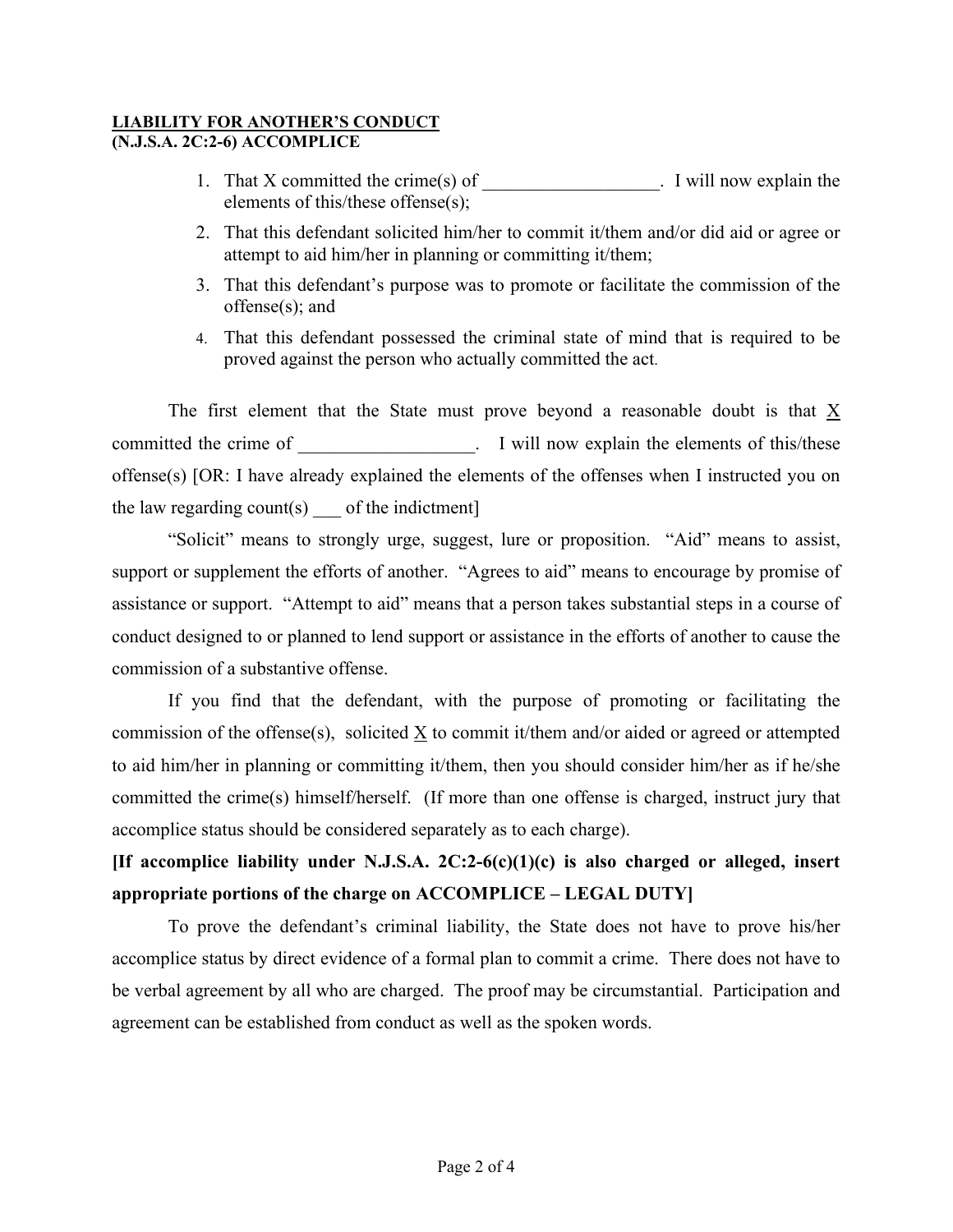### **LIABILITY FOR ANOTHER'S CONDUCT (N.J.S.A. 2C:2-6) ACCOMPLICE**

## **(READ IF APPROPRIATE)**

Mere presence at or near the scene does not make one a participant in the crime, nor does the failure of a spectator to interfere make him/her a participant in the crime. It is, however, a circumstance to be considered with the other evidence in determining whether he/she was present as an accomplice. Presence is not in itself conclusive evidence of that fact. Whether presence has any probative value depends upon the total circumstances. To constitute guilt there must exist a community of purpose and actual participation in the crime committed.

While mere presence at the scene of the perpetration of a crime does not render a person a participant in it, proof that one is present at the scene of the commission of the crime, without disapproving or opposing it, is evidence from which, in connection with other circumstances, it is possible for the jury to infer that he/she assented thereto, lent to it his/her countenance and approval and was thereby aiding the same. It depends upon the totality of the circumstances as those circumstances appear from the evidence. $3$ 

## **(RESUME ACCOMPLICE CHARGE)**

An accomplice may be convicted on proof of the commission of a crime or of his/her complicity therein even though the person who it is claimed committed the crime(s) has not been prosecuted or convicted or has been convicted of a different offense or degree of offense or has an immunity from prosecution or conviction or has been acquitted.

In order to convict the defendant as an accomplice to the crime(s) charged, you must find that the defendant had the purpose to participate in that particular crime(s). He/She must act [or, having a legal duty to prevent the crime, failed to act] with the purpose of promoting or facilitating the commission of the substantive crime(s) with which he/she is charged.

It is not sufficient to prove only that the defendant had knowledge that another person was going to commit the crime(s) charged. The State must prove that it was defendant's conscious object that the specific conduct charged be committed.

<span id="page-2-0"></span><sup>&</sup>lt;sup>3</sup> See the charge on Possession, page 2, for a charge on mere presence as specifically applied to possessory offenses. See State v. Randolph, 228 N.J. 566, 590-93 (2017).